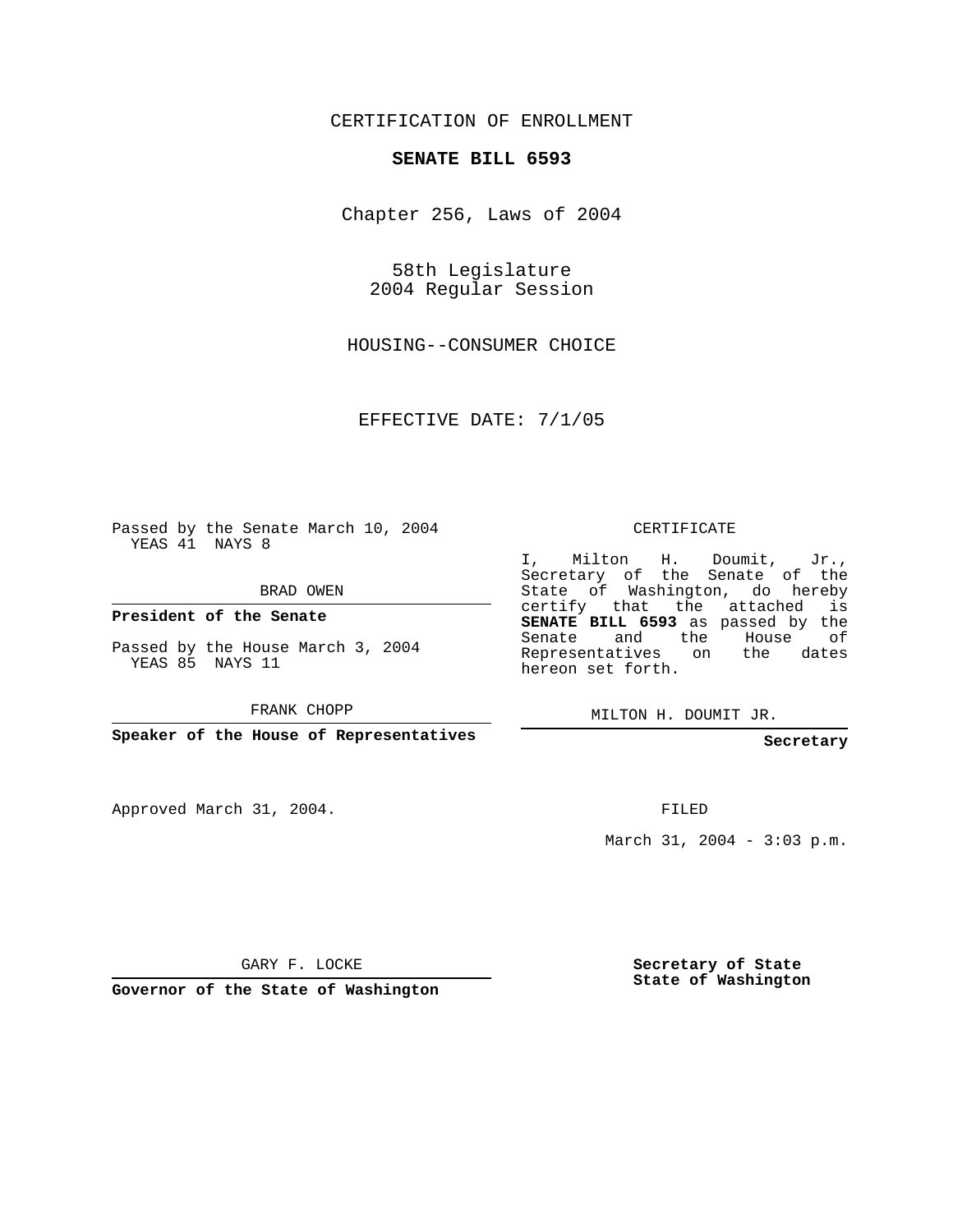## **SENATE BILL 6593** \_\_\_\_\_\_\_\_\_\_\_\_\_\_\_\_\_\_\_\_\_\_\_\_\_\_\_\_\_\_\_\_\_\_\_\_\_\_\_\_\_\_\_\_\_

\_\_\_\_\_\_\_\_\_\_\_\_\_\_\_\_\_\_\_\_\_\_\_\_\_\_\_\_\_\_\_\_\_\_\_\_\_\_\_\_\_\_\_\_\_

## AS AMENDED BY THE HOUSE

Passed Legislature - 2004 Regular Session

**State of Washington 58th Legislature 2004 Regular Session By** Senators Prentice, Carlson, Keiser, T. Sheldon and Winsley Read first time 01/26/2004. Referred to Committee on Financial Services, Insurance & Housing.

 AN ACT Relating to prohibiting discrimination against consumers' choices in housing; amending RCW 35.63.160; adding a new section to chapter 35.21 RCW; adding a new section to chapter 35A.21 RCW; adding a new section to chapter 36.01 RCW; creating a new section; and providing an effective date.

BE IT ENACTED BY THE LEGISLATURE OF THE STATE OF WASHINGTON:

 NEW SECTION. **Sec. 1.** The legislature finds that: Congress has preempted the regulation by the states of manufactured housing construction standards through adoption of construction standards for manufactured housing (42 U.S.C. Sec. 5401-5403); and this federal regulation is equivalent to the state's uniform building code. The legislature also finds that congress has declared that: (1) Manufactured housing plays a vital role in meeting the housing needs of the nation; and (2) manufactured homes provide a significant resource for affordable homeownership and rental housing accessible to all Americans (42 U.S.C. Sec. 5401-5403). The legislature intends to protect the consumers' rights to choose among a number of housing construction alternatives without restraint of trade or discrimination by local governments.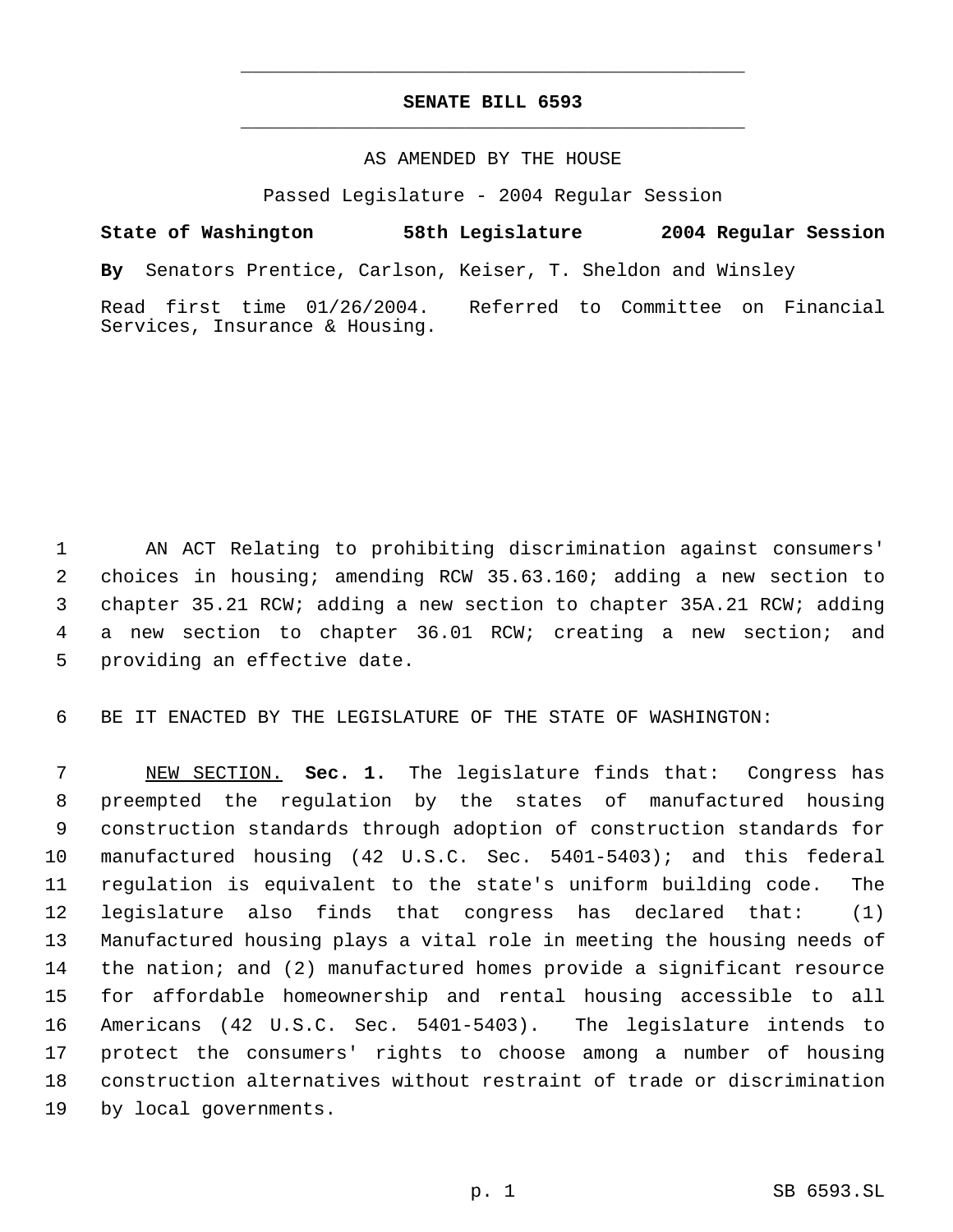NEW SECTION. **Sec. 2.** A new section is added to chapter 35.21 RCW to read as follows:

 (1) A city or town may not enact any statute or ordinance that has the effect, directly or indirectly, of discriminating against consumers' choices in the placement or use of a home in such a manner that is not equally applicable to all homes. Homes built to 42 U.S.C. Sec. 5401-5403 standards (as amended in 2000) must be regulated for the purposes of siting in the same manner as site built homes, factory built homes, or homes built to any other state construction or local design standard. However, any city or town may require that (a) a manufactured home be a new manufactured home; (b) the manufactured home be set upon a permanent foundation, as specified by the manufacturer, and that the space from the bottom of the home to the ground be enclosed by concrete or an approved concrete product which can be either load bearing or decorative; (c) the manufactured home comply with all local design standards applicable to all other homes within the neighborhood in which the manufactured home is to be located; (d) the home is thermally equivalent to the state energy code; and (e) the manufactured home otherwise meets all other requirements for a designated manufactured home as defined in RCW 35.63.160. A city with a population of one hundred thirty-five thousand or more may choose to designate its building official as the person responsible for issuing all permits, including department of labor and industries permits issued under chapter 43.22 RCW in accordance with an interlocal agreement under chapter 39.34 RCW, for alterations, remodeling, or expansion of manufactured housing located within the city limits under this section.

 (2) This section does not override any legally recorded covenants or deed restrictions of record.

 (3) This section does not affect the authority granted under chapter 43.22 RCW.

 NEW SECTION. **Sec. 3.** A new section is added to chapter 35A.21 RCW to read as follows:

 (1) A code city may not enact any statute or ordinance that has the effect, directly or indirectly, of discriminating against consumers' choices in the placement or use of a home in such a manner that is not equally applicable to all homes. Homes built to 42 U.S.C. Sec. 5401-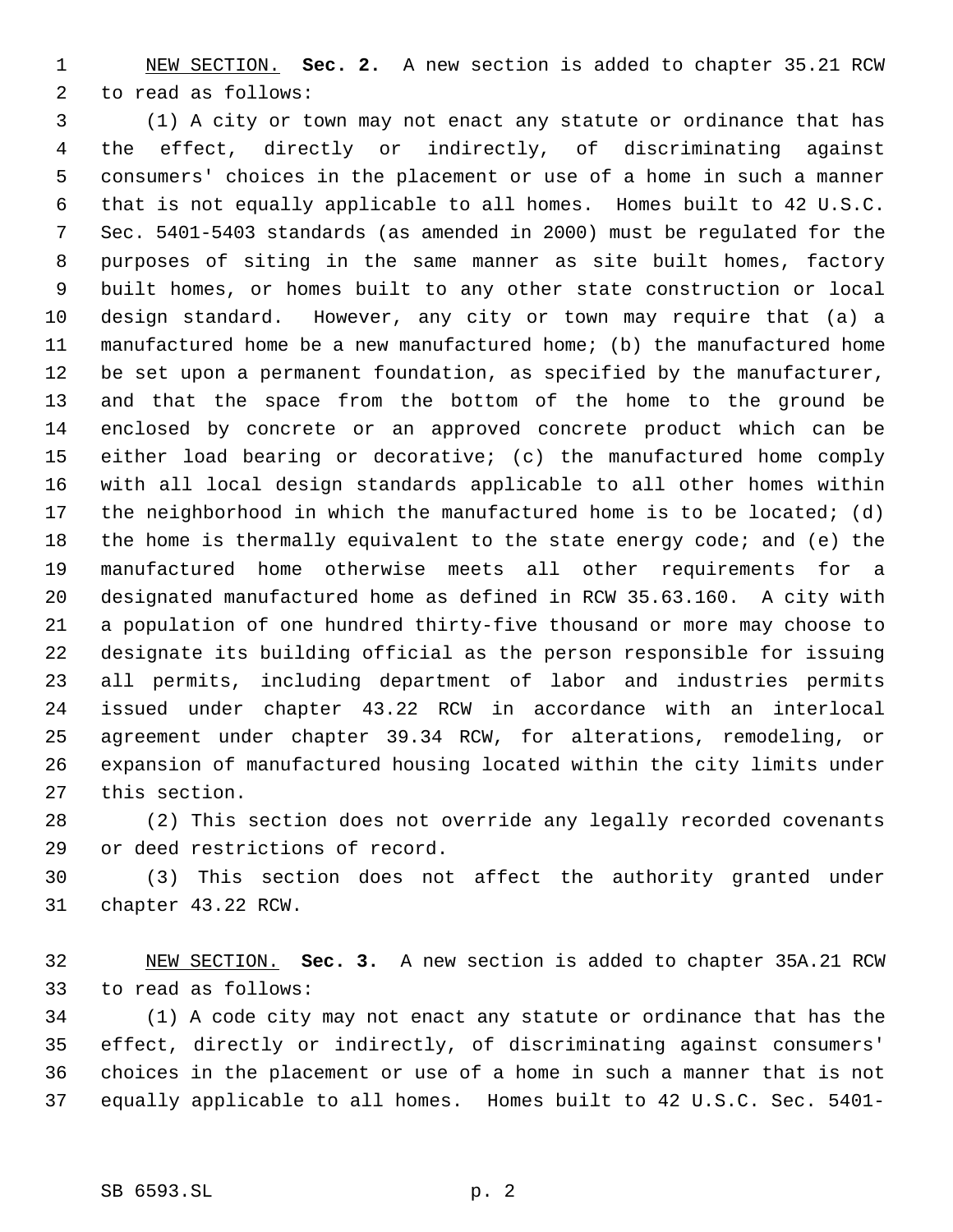5403 standards (as amended in 2000) must be regulated for the purposes of siting in the same manner as site built homes, factory built homes, or homes built to any other state construction or local design standard. However, any code city may require that (a) a manufactured home be a new manufactured home; (b) the manufactured home be set upon a permanent foundation, as specified by the manufacturer, and that the space from the bottom of the home to the ground be enclosed by concrete or an approved concrete product which can be either load bearing or decorative; (c) the manufactured home comply with all local design standards applicable to all other homes within the neighborhood in which the manufactured home is to be located; (d) the home is thermally equivalent to the state energy code; and (e) the manufactured home otherwise meets all other requirements for a designated manufactured home as defined in RCW 35.63.160. A code city with a population of one hundred thirty-five thousand or more may choose to designate its building official as the person responsible for issuing all permits, including department of labor and industries permits issued under chapter 43.22 RCW in accordance with an interlocal agreement under chapter 39.34 RCW, for alterations, remodeling, or expansion of manufactured housing located within the city limits under this section. (2) This section does not override any legally recorded covenants or deed restrictions of record.

 (3) This section does not affect the authority granted under chapter 43.22 RCW.

 NEW SECTION. **Sec. 4.** A new section is added to chapter 36.01 RCW to read as follows:

 (1) A county may not enact any statute or ordinance that has the effect, directly or indirectly, of discriminating against consumers' choices in the placement or use of a home in such a manner that is not equally applicable to all homes. Homes built to 42 U.S.C. Sec. 5401- 5403 standards (as amended in 2000) must be regulated for the purposes of siting in the same manner as site built homes, factory built homes, or homes built to any other state construction or local design standard. However, any county may require that (a) a manufactured home be a new manufactured home; (b) the manufactured home be set upon a permanent foundation, as specified by the manufacturer, and that the space from the bottom of the home to the ground be enclosed by concrete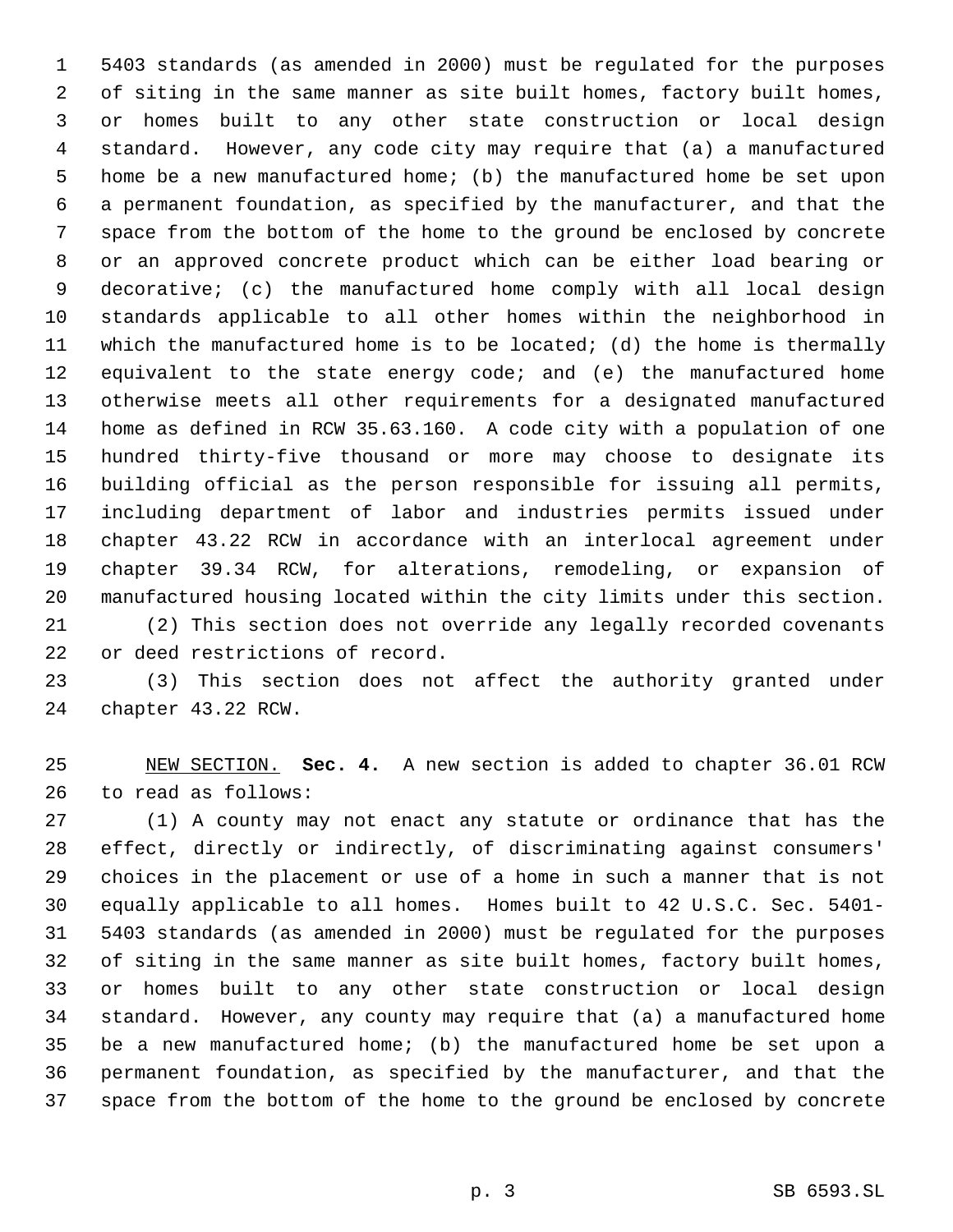or an approved concrete product which can be either load bearing or decorative; (c) the manufactured home comply with all local design standards applicable to all other homes within the neighborhood in which the manufactured home is to be located; (d) the home is thermally equivalent to the state energy code; and (e) the manufactured home otherwise meets all other requirements for a designated manufactured home as defined in RCW 35.63.160.

 (2) This section does not override any legally recorded covenants or deed restrictions of record.

 (3) This section does not affect the authority granted under chapter 43.22 RCW.

 **Sec. 5.** RCW 35.63.160 and 1988 c 239 s 1 are each amended to read as follows:

14 (1) ((<del>Each comprehensive plan which does not allow for the siting</del> 15 of manufactured homes on individual lots shall be subject to a review 16 by the city of the need and demand for such homes. The review shall be 17 completed by December 31, 1990.

 $(2)$  For the purpose of providing an optional reference for cities 19 which choose to allow manufactured homes on individual lots,))  $\underline{A}$  "designated manufactured home" is a manufactured home constructed after June 15, 1976, in accordance with state and federal requirements for manufactured homes, which:

 (a) Is comprised of at least two fully enclosed parallel sections each of not less than twelve feet wide by thirty-six feet long;

 (b) Was originally constructed with and now has a composition or 26 wood shake or shingle, coated metal, or similar roof of ((not less 27 than)) nominal 3:12 pitch; and

 (c) Has exterior siding similar in appearance to siding materials commonly used on conventional site-built uniform building code single-family residences.

 (2) "New manufactured home" means any manufactured home required to be titled under Title 46 RCW, which has not been previously titled to a retail purchaser, and is not a "used mobile home" as defined in RCW 82.45.032(2).

 (3) Nothing in this section precludes cities from allowing any manufactured home from being sited on individual lots through local 37 standards which differ from the designated manufactured home or new